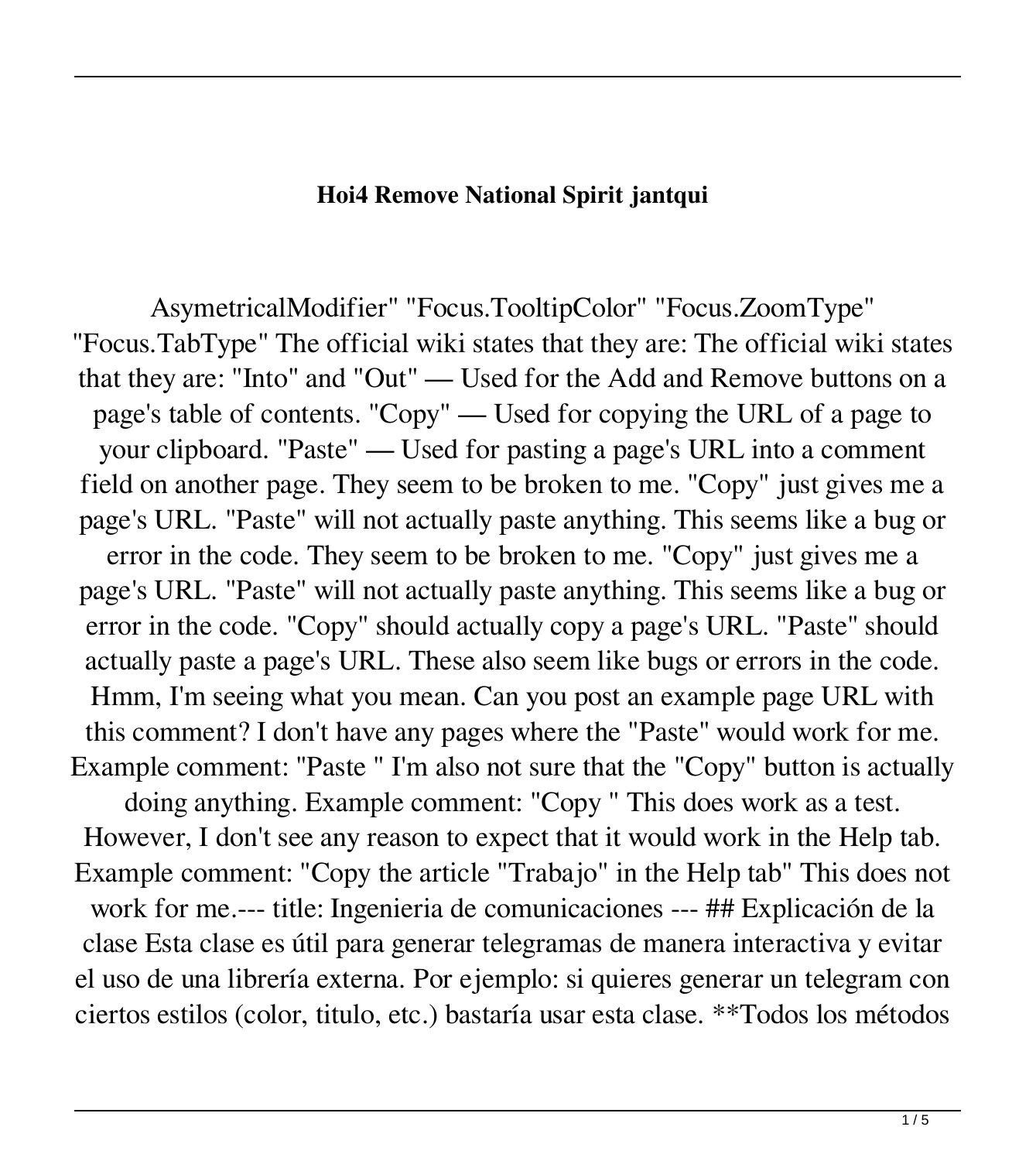guardan sus propios términos enlazados.

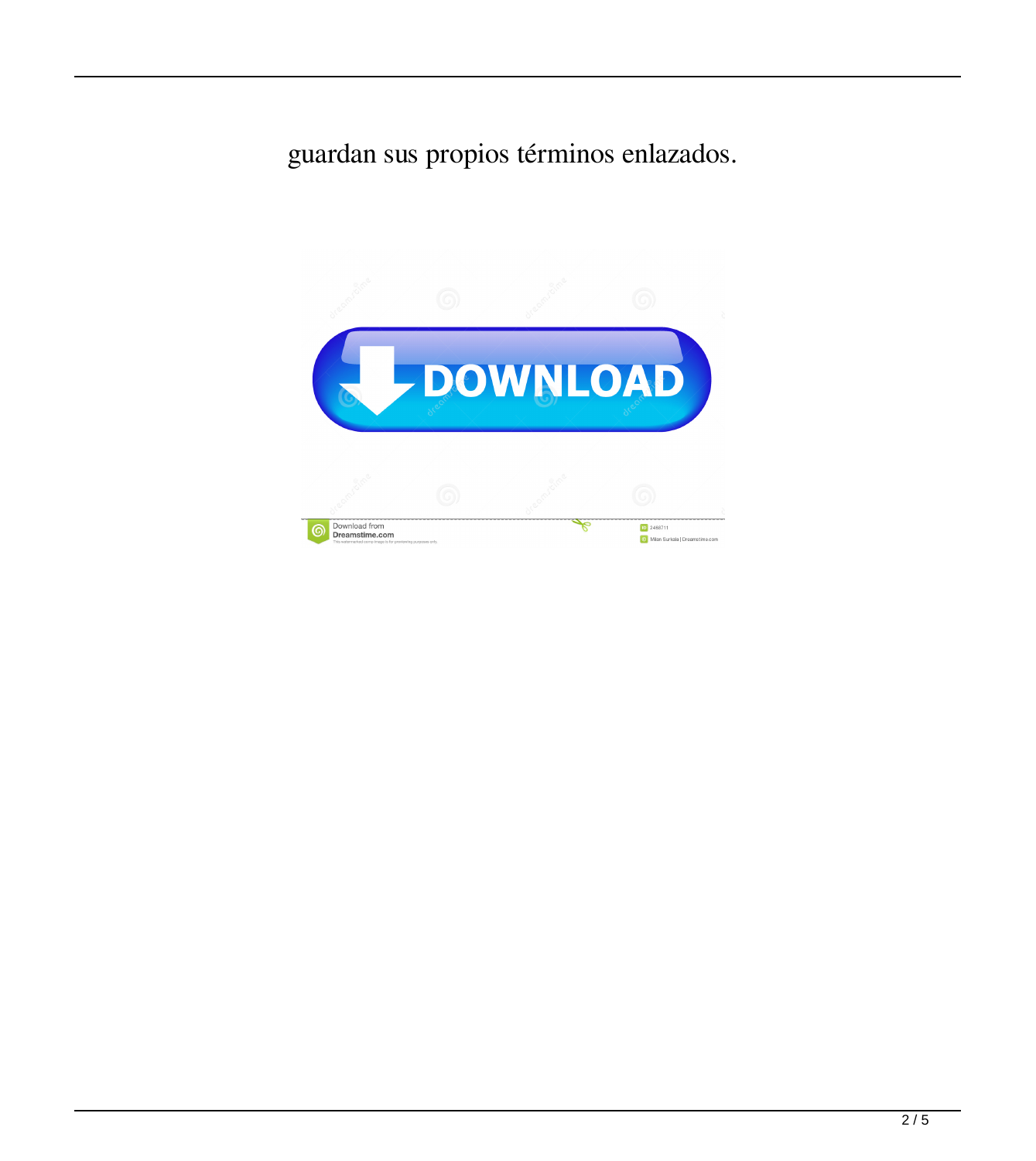June 25, 2021 - Open the console, type remove\_idea, press tab, the idea will probably appear as RAJ\_agrarian\_society, type this , to come in. Hey, voila, he's gone. This was the first time I was able to use this code, but I realized that I could do the same using grep. I wrote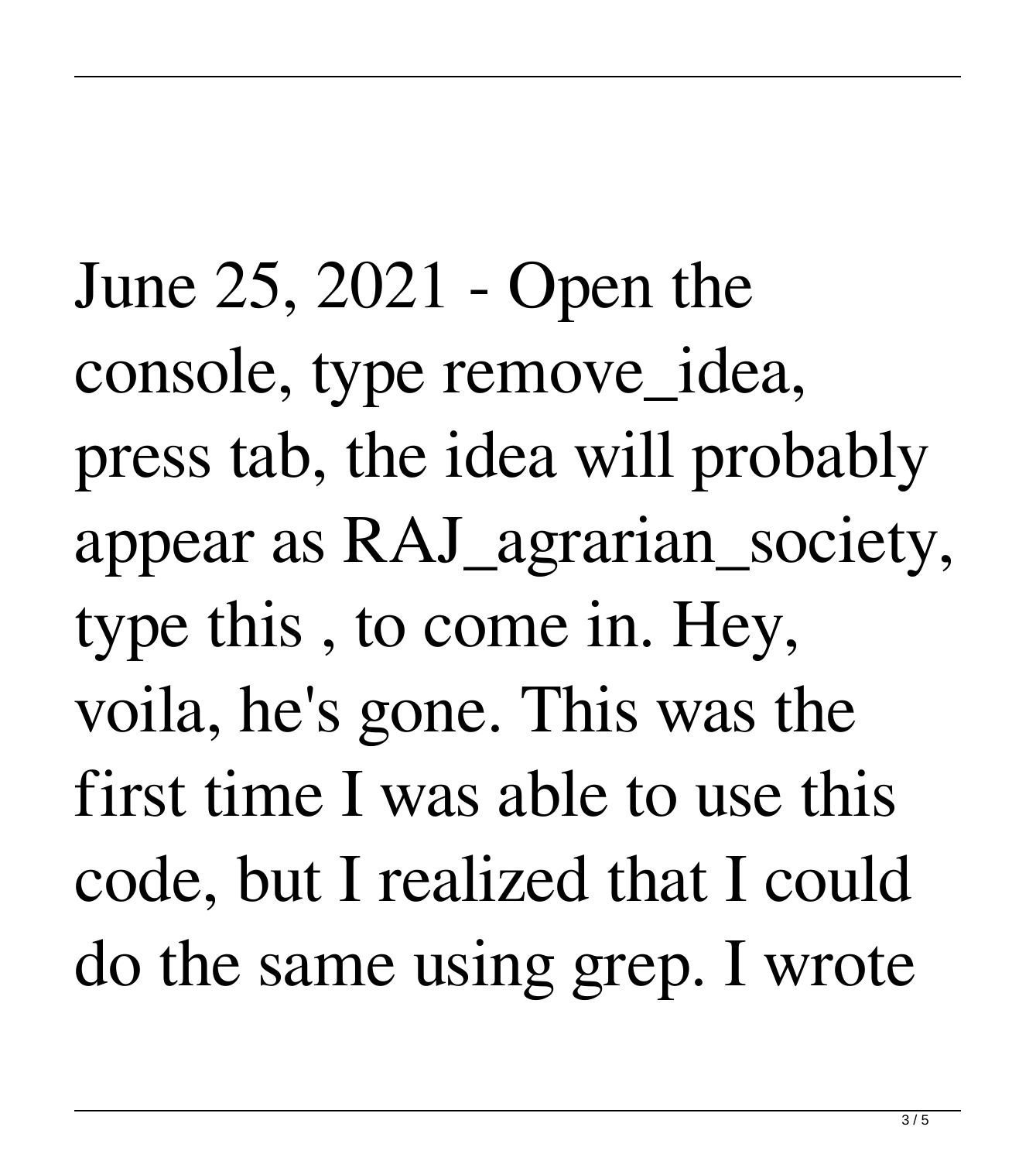the following script: #!/bin/bash # remove idea (c)  $2010 \# H$  If this doesn't work, go to the following file: # # grep /home/ja son/Desktop/Remove\_Idea.sh ^| sed 's/g\*[0-9]\*\\.(\*[^.]\\s\*)\*/g' # If this doesn't work, delete it. # # If you find this script helpful, consider giving us a like or a comment. # # You can also